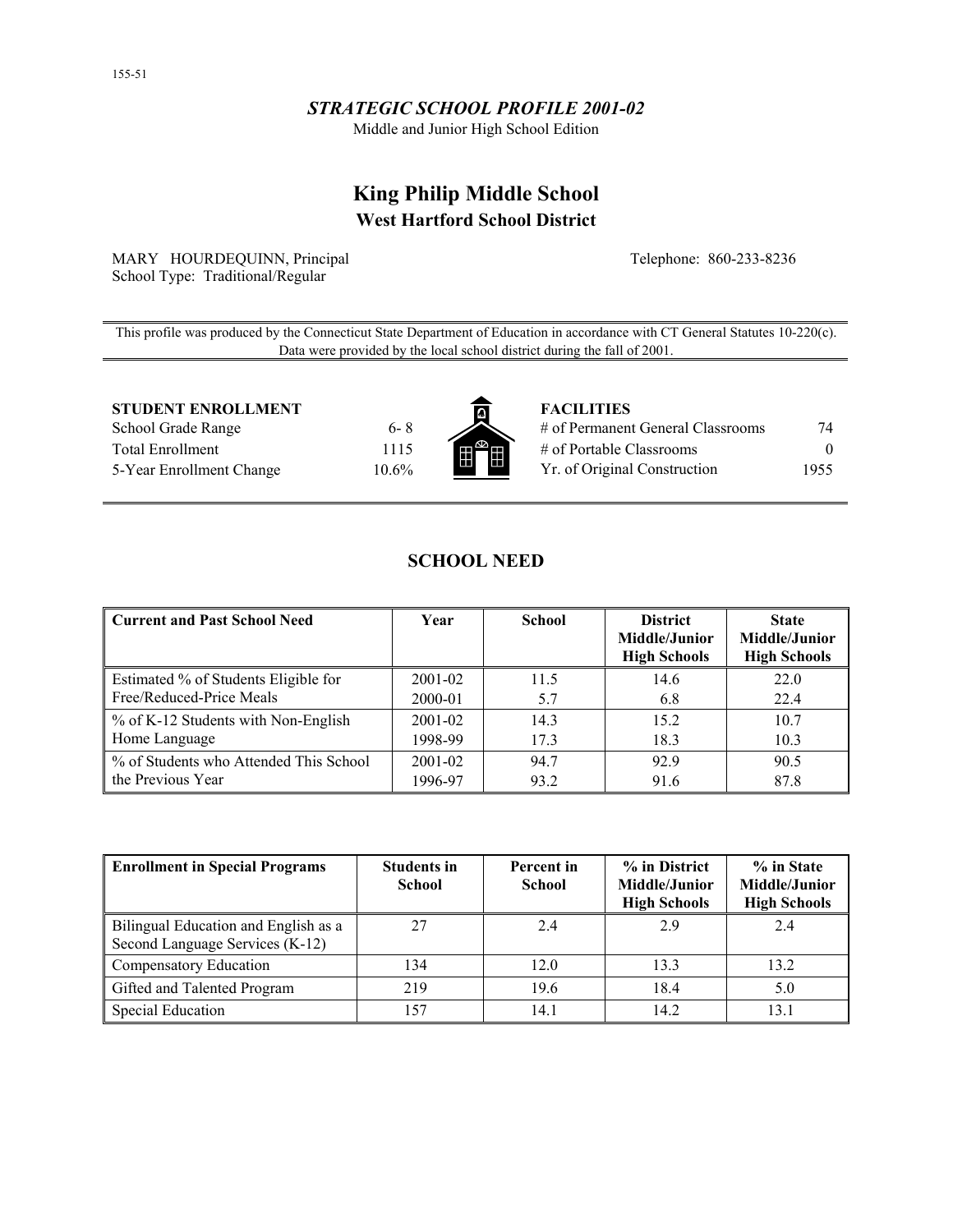| <b>Race/Ethnicity</b> | <b>Number</b> | Percent |
|-----------------------|---------------|---------|
| American Indian       |               | 0.1     |
| Asian American        | 74            | 6.6     |
| <b>Black</b>          | 101           | 91      |
| Hispanic              | 108           | 97      |
| White                 | 831           | 74.5    |





#### **EFFORTS TO REDUCE RACIAL, ETHNIC, AND ECONOMIC ISOLATION**

Connecticut law requires that school districts provide educational opportunities for their students to interact with students and teachers from diverse racial, ethnic, and economic backgrounds. This may occur through programs with other schools, distance learning, or other experiences. Below is the description submitted by this school of how it provides such experiences.

 KPM students participated in the following initiatives aimed at embracing inclusion and promoting acceptance of diversity:

- Student assemblies on Native American & Mexican cultures
- Sisterhood/brotherhood collaboration with The Bridge Family Counseling Center
- Bridges Across the Ages Mentoring Program with local community agency adult mentors
- Students participated in CAS Conference to reduce bullying
- Students baked bread for homeless through King Arthur Flour Co. "Day of Caring" program
- Through CREC Sister School Grant, KP launched "One Hartford, No Boundaries" middle school program and students participated in Diversity Conference and completed community service.
- Student participation in poster/essay contest recognizing disabilities and differences
- Peer tutors/buddies for special needs students
- Interpreters provided at student assemblies/programs where needed
- Unified Sports Program joined regular & special needs students from KP and Sedgwick MS
- Members of the KPM Student Council attended the Connecticut Association of Schools Leadership Conference at Quinnipiac College, where more than 500 student leaders from urban and suburban communities learned leadership skills and compared programs at their schools.

The team organization at King Philip Middle School is designed to integrate students coming to the school from six different West Hartford feeder elementary schools and from other communities. At KP, students are exposed to a cross section of the WH community, approximately 22% minority. Further, ESOL students are fully integrated on teams along with more than 20 multi-handicapped, special needs students.

To foster a culture of acceptance, faculty participated in staff development programs to develop a greater understanding and more points of natural connections with diverse students and colleagues, including:

- Two professional staff development programs presented by The National Conference for Community and Justice (NCCJ). These programs focused on identifying faculty needs to increase cultural understanding based on an initial faculty needs assessment. Additional efforts involved a review of current support programs designed to support school goals regarding issues of diversity. The faculty and staff plan to continue with this initiative in the fall of 2002.
- Totem Pole Project was completed with the installation in the KPM courtyard of a totem pole exemplifying King Philip's six character traits through the various carved animals.
- Development of monthly themes/activities by individual teams focusing on Cap's six character education traits (respect, responsibility, honesty, caring, tolerance, and excellence)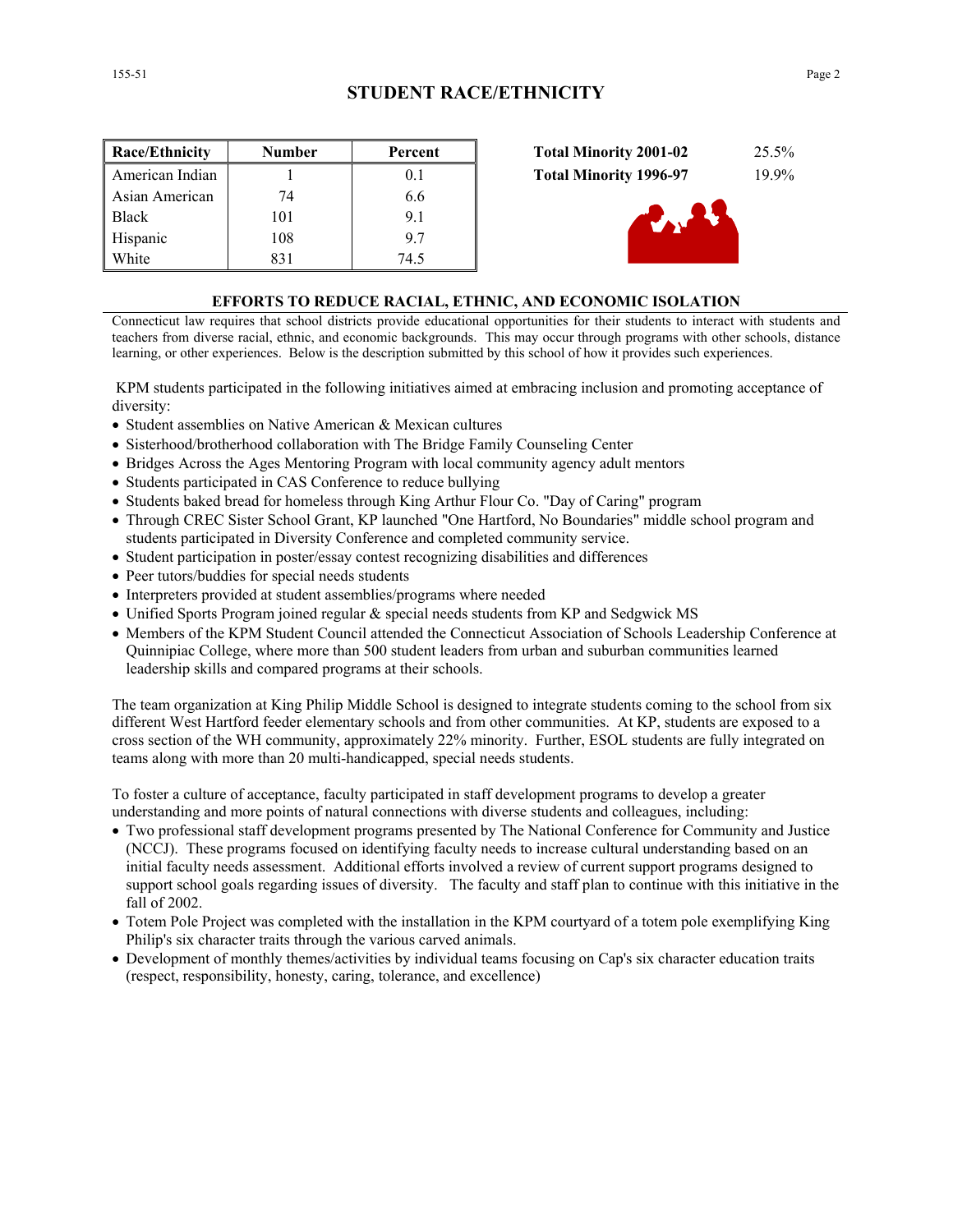# **SCHOOL RESOURCES**

| Time*<br><b>Instructional</b>          | School | District Middle/Jr | <b>State Middle/Jr</b> |  |
|----------------------------------------|--------|--------------------|------------------------|--|
| Total Hours of<br>Instruction Per Year | .001   | .002               | .009                   |  |

\*State law requires at least 900 hours for grades 1 through 12.

| % of Classrooms, Libraries, and<br><b>Laboratories Wired for:</b> | <b>School</b> | <b>District</b><br>Middle/Jr | <b>State</b><br>Middle/Jr |
|-------------------------------------------------------------------|---------------|------------------------------|---------------------------|
| Video                                                             | 100.0         | 100.0                        | 72.9                      |
| Voice                                                             | 100.0         | 100.0                        | 69.1                      |
| Internet Access                                                   | 100.0         | 100.0                        | 92.4                      |
| Multi-Room Network (LAN)                                          | 100.0         | 100.0                        | 57.8                      |
|                                                                   |               |                              |                           |

| <b>Computers</b>                                | <b>School</b> | Dist Mid/Jr | <b>State Mid/Jr</b> | This school                     |
|-------------------------------------------------|---------------|-------------|---------------------|---------------------------------|
| # of Students Per Academic Computer             | 3.8           | 3.7         | 4.2                 | does not have                   |
| % of Computers that are High or Moderate Power  | 100.0         | 100.0       | 94.6                | a functional<br>satellite link. |
| % of Computers with Internet Access, All Speeds | 100.0         | 100.0       | 86.7                |                                 |
| % of Computers with High Speed Internet Access  | 100.0         | 100.0       | 84.1                |                                 |
| % of Internet Computers with Filtering Software | 100.0         | 100.0       | 84.2                |                                 |

#### **LIBRARY MATERIALS**

| LIBRARY MATERIALS                                                      | <b>Print and Non-Print Materials</b>                    | <b>School</b> | Dist Mid/Jr | <b>State Mid/Jr</b> |
|------------------------------------------------------------------------|---------------------------------------------------------|---------------|-------------|---------------------|
| Free on-line access to                                                 | # of Print Volumes Per Student*                         | 23.0          | 23.4        | 17.2                |
| periodicals, newspapers, and<br>other resources is available to        | % of Print Volumes Purchased<br>in the Last Three Years | 5.8           | 10.2        | 143                 |
| all Connecticut schools<br>through the Connecticut<br>Digital Library. | # of Print Periodical<br>Subscriptions                  | 50            | 55.0        | 32.2                |
|                                                                        | # of Non-Print Materials                                | 549           | 544.5       | 468.1               |

\*Because a certain number of volumes are needed for a library of adequate breadth and depth, a small school may need a higher number of volumes per students.

## **STAFFING RESOURCES**



|         | <b>Average Class Size</b> | <b>School</b> | <b>District</b> | <b>State</b> | $\#$ of Certified Staff     |      |      |
|---------|---------------------------|---------------|-----------------|--------------|-----------------------------|------|------|
| Grade 5 | 2001-02                   | N/A           | N/A             | N/A          | Teachers                    | 84.6 | 82.7 |
|         | 1996-97                   | N/A           | N/A             | N/A          | Administrators              | 5.8  | 2.4  |
| Grade 7 | 2001-02                   | 21.9          | 22.0            | 21.9         | Library/Media Staff         | 1.0  | 1.0  |
|         | 1996-97                   | 23.7          | 23.5            | 22.2         | Counselors, Social Workers, | 6.0  | 5.1  |
|         |                           |               |                 |              | $-1.011 - 1.011$            |      |      |

| <b>Professional Staff</b> | 2001-02 | 2000-01  | 1996-97 | Other Professionals                 |     |   |
|---------------------------|---------|----------|---------|-------------------------------------|-----|---|
| % Minority                |         | <u>.</u> |         | $\#$ of Non-Certified Instructional | 18. | . |

|           |               | <b>School Staff Count</b><br><b>Full-Time Equivalent</b> | 2001-02      | 2000-01                          |      |      |
|-----------|---------------|----------------------------------------------------------|--------------|----------------------------------|------|------|
| lass Size | <b>School</b> | <b>District</b>                                          | <b>State</b> | $\#$ of Certified Staff          |      |      |
| 2001-02   | N/A           | N/A                                                      | N/A          | <b>Teachers</b>                  | 84.6 | 82.7 |
| 1996-97   | N/A           | N/A                                                      | N/A          | Administrators                   | 5.8  | 2.4  |
| 2001-02   | 21.9          | 22.0                                                     | 21.9         | Library/Media Staff              | 1.0  | 1.0  |
| 1996-97   | 23.7          | 23.5                                                     | 22.2         | Counselors, Social Workers,      | 6.0  | 5.1  |
|           |               |                                                          |              | and School Psychologists         |      |      |
| l Staff   | 2001-02       | 2000-01                                                  | 1996-97      | <b>Other Professionals</b>       | 2.5  | 0.8  |
|           | 1.9           | 3.1                                                      | 1.1          | # of Non-Certified Instructional | 18.9 | 17.5 |

| Professional Staff Experience and Training                 | <b>School</b> | <b>District</b><br>Middle/Jr | <b>State</b><br>Middle/Jr |
|------------------------------------------------------------|---------------|------------------------------|---------------------------|
| Average Number of Years Experience in Connecticut          | 11.6          | 119                          | 13.7                      |
| ↑ % with Master's Degree or Above                          | 70.5          | 704                          | 77 4                      |
| Ⅰ % Trained as Mentors, Assessors, or Cooperating Teachers | 25.7          | 27.2                         | 21.8                      |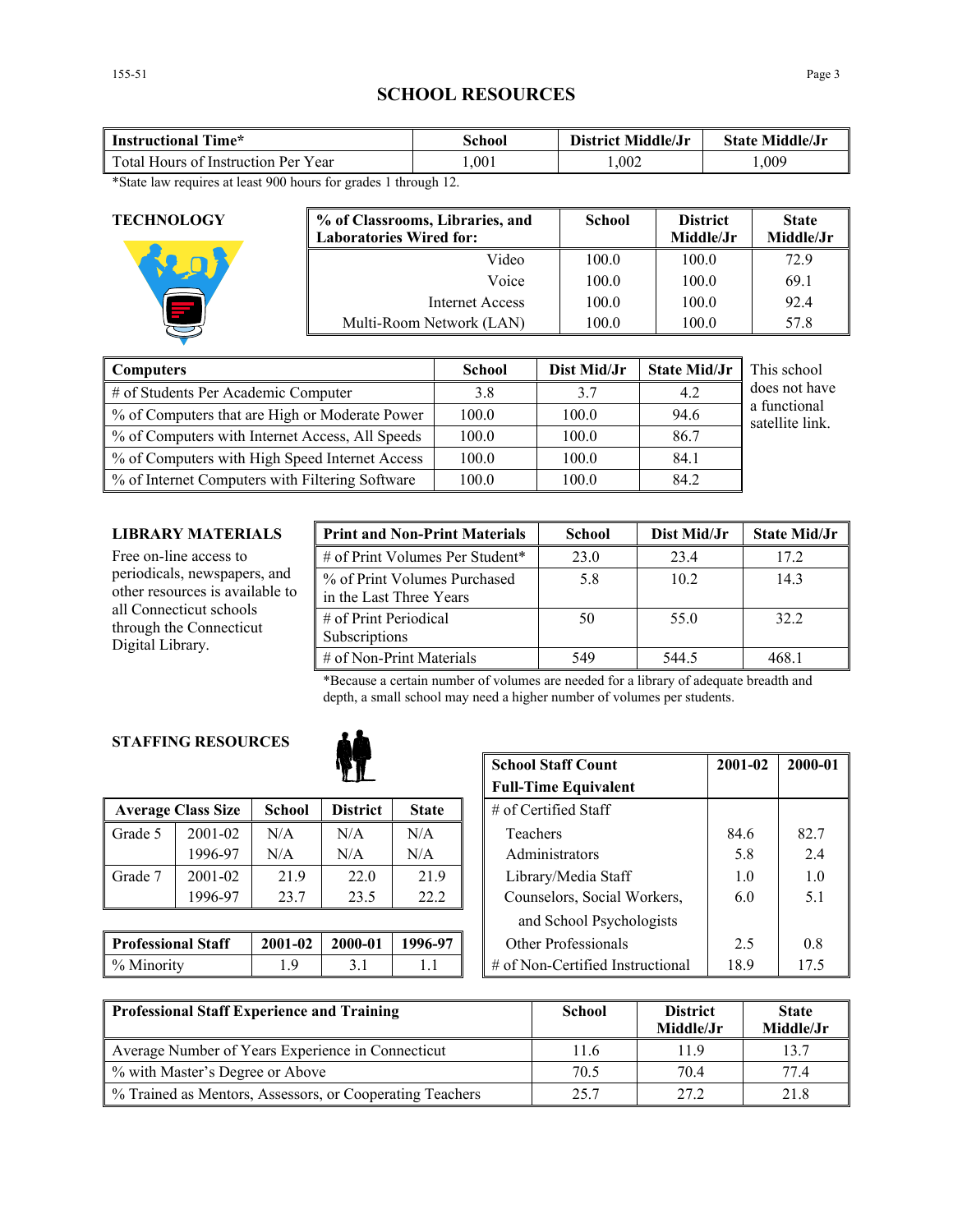# **SCHOOL PROCESSES**

| <b>Selected Subject Areas, Grade 8</b> | <b>Estimated Hours of Instruction Per Year</b> | Computer/       |              |                                       |
|----------------------------------------|------------------------------------------------|-----------------|--------------|---------------------------------------|
|                                        | <b>School</b>                                  | <b>District</b> | <b>State</b> | <b>Technology</b><br><b>Supported</b> |
| Art                                    | 51                                             | 50              | 38           | No                                    |
| <b>Computer Education</b>              | $\theta$                                       | $\theta$        | 25           | N/A                                   |
| English Language Arts                  | 131                                            | 141             | 158          | N <sub>0</sub>                        |
| Family and Consumer Science            | $\theta$                                       | $\theta$        | 21           | N/A                                   |
| Health                                 | 51                                             | 50              | 27           | N <sub>0</sub>                        |
| <b>Mathematics</b>                     | 131                                            | 138             | 145          | N <sub>0</sub>                        |
| Music                                  | 90                                             | 95              | 59           | Yes                                   |
| Physical Education                     | 51                                             | 50              | 55           | No                                    |
| Reading                                | 131                                            | 99              | 94           | N <sub>0</sub>                        |
| Science                                | 131                                            | 138             | 141          | N <sub>0</sub>                        |
| <b>Social Studies</b>                  | 131                                            | 138             | 140          | N <sub>0</sub>                        |
| <b>Technology Education</b>            | 51                                             | 50              | 31           | Yes                                   |
| World Languages                        | 131                                            | 138             | 102          | N <sub>0</sub>                        |

E indicates elective, I indicates integrated courses.

| <b>Enrollment in Selected High School Level Courses</b> |         |               |                 |              |  |  |
|---------------------------------------------------------|---------|---------------|-----------------|--------------|--|--|
| % Gr. 8 Students Taking                                 |         | <b>School</b> | <b>District</b> | <b>State</b> |  |  |
| High School                                             | 2001-02 | 44.9          | 38.5            | 26.8         |  |  |
| Level Math                                              | 1996-97 | 25.2          | 23.8            | 24.6         |  |  |
| World                                                   | 2001-02 | 88.8          | 87.6            | 41.5         |  |  |
| Language                                                | 1996-97 | 96.8          | 917             | 43 1         |  |  |

**Interactive Distance Learning:** This school does not utilize interactive distance learning. Interactive distance learning ranges from on-line courses with student-instructor interaction via the internet to live classroom interactions through two-way audio and video transmissions.

| <b>Types of Supplemental Instructional Services</b><br><b>Provided to Students Lacking Basic Skills</b> | Available in<br><b>Mathematics</b> | Available in<br><b>Language Arts</b> |  |
|---------------------------------------------------------------------------------------------------------|------------------------------------|--------------------------------------|--|
| <b>Pull-Out Remedial Instruction</b>                                                                    | Yes                                | Yes                                  |  |
| In-Class Tutorial                                                                                       | No                                 | No                                   |  |
| After School Program                                                                                    | Yes                                | Yes                                  |  |
| Summer School (2001)                                                                                    | Yes                                | Yes                                  |  |
| Other                                                                                                   | No                                 | No                                   |  |



| <b>Student and Teacher Statistics</b>                                                    | <b>School</b> | <b>District</b><br>Middle/Jr<br><b>High Schools</b> | <b>State</b><br>Middle/Jr<br><b>High Schools</b> |
|------------------------------------------------------------------------------------------|---------------|-----------------------------------------------------|--------------------------------------------------|
| % of Students Retained in Grade after 2000-01 School Year                                | 0.1           | 0.1                                                 | 0.9                                              |
| Teacher Attendance, 2000-01: Average # of Days Absent Due<br>to Illness or Personal Time | 7.0           | 7.3                                                 | 8.4                                              |
| % Certified Staff Assigned to Same School the Previous Year                              | 64.8          | 66.7                                                | 82.1                                             |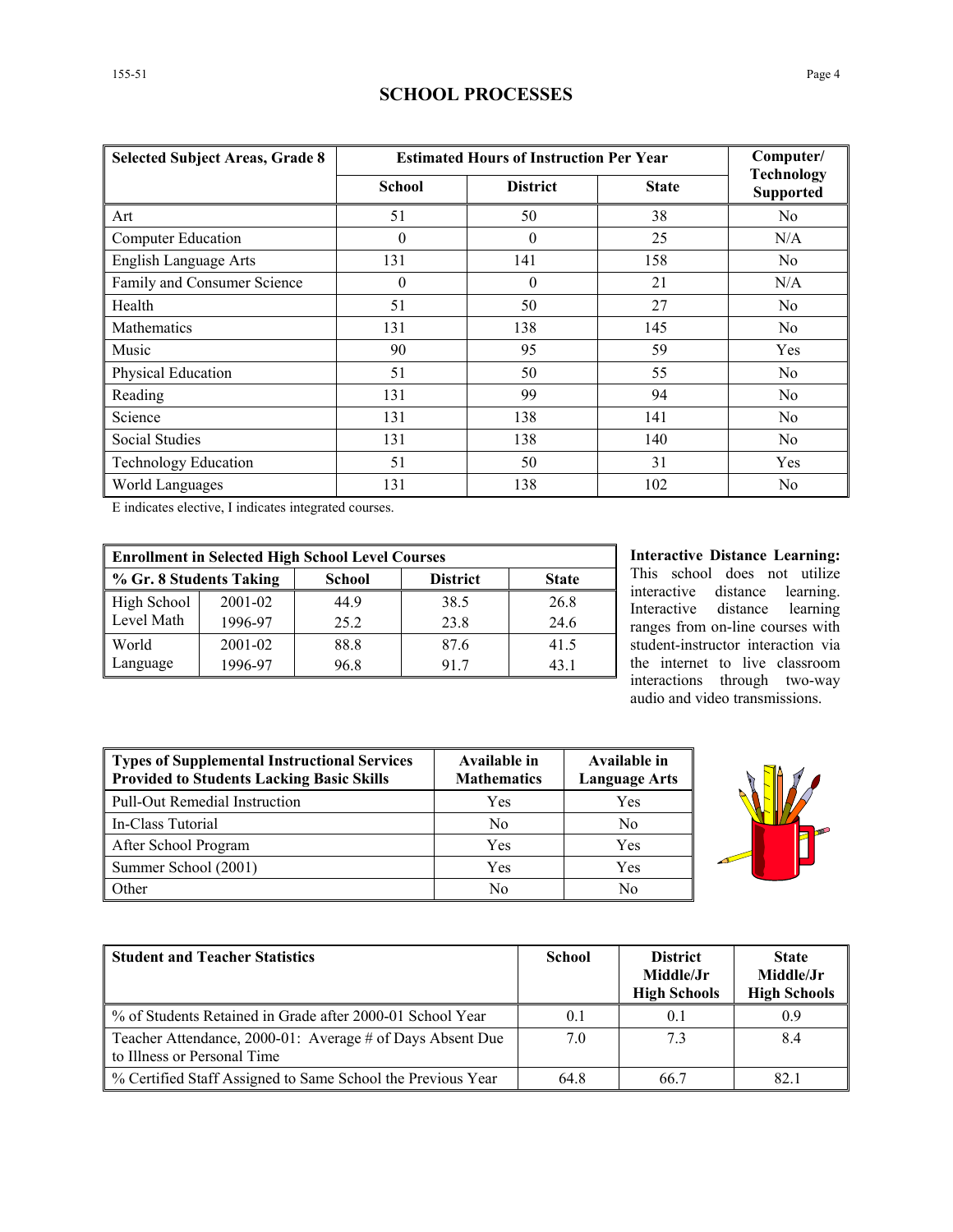|  | Page 5 |
|--|--------|

**Connecticut Mastery Test, Third Generation, % Meeting State Goal:** The state goal was established with the advice and assistance of a cross section of Connecticut educators. Students scoring at or above the goal are capable of successfully performing appropriate tasks with minimal teacher assistance.

| <b>Connecticut Mastery Test, 3rd Gen.</b><br>% Meeting State Goal | <b>School</b><br>2000-01 | <b>School</b><br>2001-02 | <b>District</b><br>2001-02 | <b>State</b><br>2001-02 |  |
|-------------------------------------------------------------------|--------------------------|--------------------------|----------------------------|-------------------------|--|
| Reading<br>Grade 4                                                | N/A                      | N/A                      | N/A                        | N/A                     |  |
| Writing                                                           | N/A                      | N/A                      | N/A                        | N/A                     |  |
| Mathematics                                                       | N/A                      | N/A                      | N/A                        | N/A                     |  |
| All Three Tests                                                   | N/A                      | N/A                      | N/A                        | N/A                     |  |
| Grade 6<br>Reading                                                | 79                       | 80                       | 75                         | 63.6                    |  |
| Writing                                                           | 75                       | 81                       | 76                         | 60.0                    |  |
| Mathematics                                                       | 77                       | 85                       | 81                         | 61.0                    |  |
| All Three Tests                                                   | 63.9                     | 70.3                     | 64.6                       | 45.4                    |  |
| Grade 8<br>Reading                                                | 79                       | 79                       | 75                         | 66.3                    |  |
| Writing                                                           | 78                       | 71                       | 70                         | 58.8                    |  |
| Mathematics                                                       | 72                       | 72                       | 68                         | 55.4                    |  |
| All Three Tests                                                   | 62.7                     | 59.3                     | 56.9                       | 44.0                    |  |
| Participation Rate                                                | 94.3                     | 95.1                     | 95.5                       | 95.0                    |  |



In the table above, the percentage of students meeting the state goal is the percentage of those students who had a valid test score. The results reflect the performance of students who were enrolled in the school at the time of testing, regardless of the length of time they were enrolled in the school.

| <b>Physical Fitness</b><br>% Passing All 4 Tests |         | <b>School</b> | <b>District</b> | <b>State</b> |
|--------------------------------------------------|---------|---------------|-----------------|--------------|
|                                                  | Grade 4 | N/A           | N/A             | N/A          |
|                                                  | Grade 6 | 23.8          | 271             | 33.7         |
|                                                  | Grade 8 | 404           | 33.2            | 35.5         |

| ess<br>l 4 Tests | <b>School</b> | <b>District</b> | <b>State</b> | <b>Student Attendance</b> | <b>School</b> | <b>District</b><br>Mid/Jr | <b>State</b><br>Mid/Jr |
|------------------|---------------|-----------------|--------------|---------------------------|---------------|---------------------------|------------------------|
| Grade 4          | N/A           | N/A             | N/A          | $%$ on October 1, 2001    | 95.0          | 95.8                      | 95.3                   |
| Grade 6          | 23.8          | 27.1            | 33.7         |                           |               |                           |                        |
| Grade 8          | 404           |                 |              |                           |               |                           |                        |